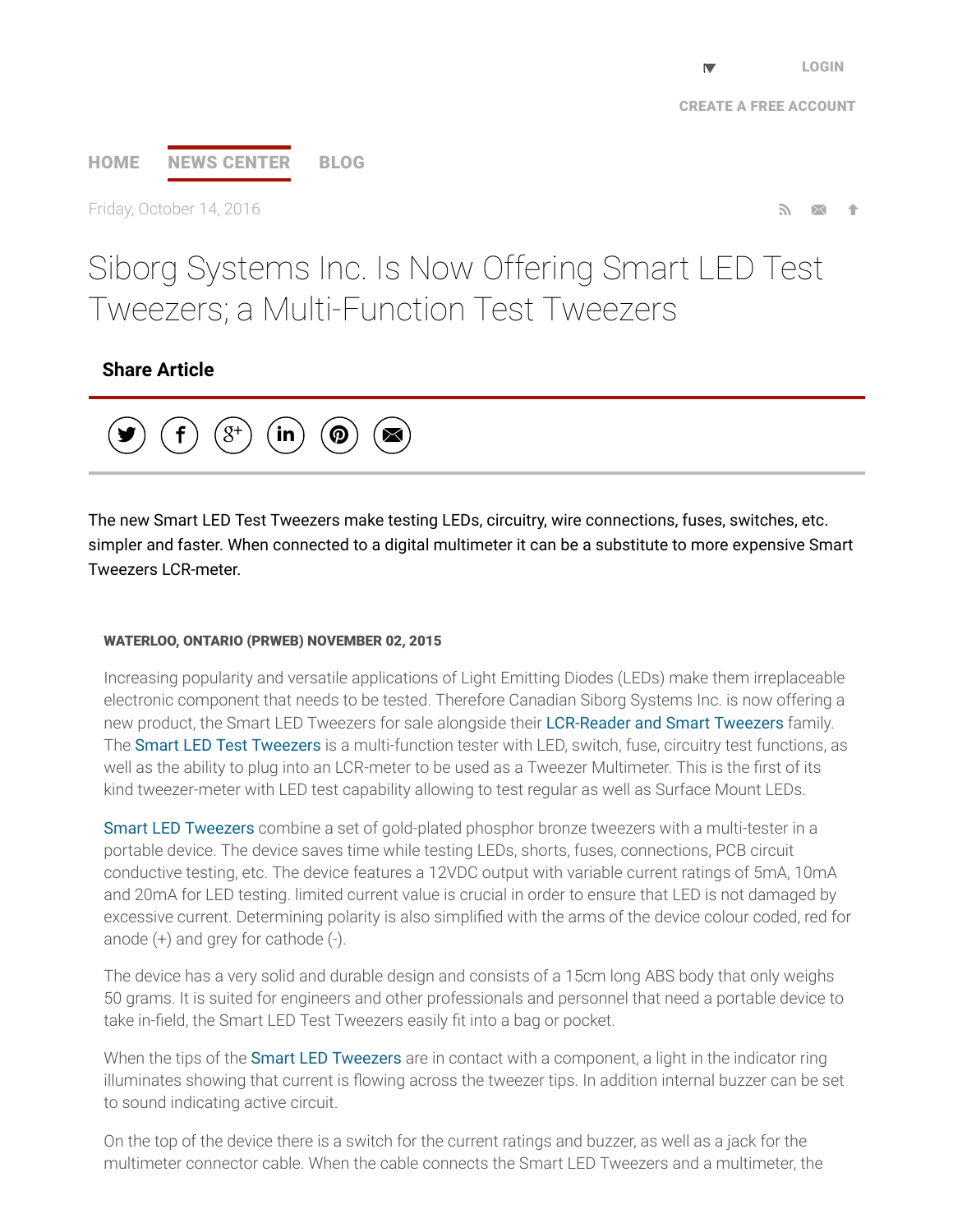device can be used as a Digital Tweezer Multimeter. In this case the accuracy and functionality of the Smart LED Tweezers is de∱ned by the connected multimeter. Using the tweezers as probes, the user may use the other hand for taking notes or other tasks.

The device comes with the 12V 23AE battery, a travel bag, tweezer cap and the multimeter connection cable, multimeter itself is not included.

Siborg believes that their customer base will appreciate the Smart LED [Tweezers](http://www.prweb.net/Redirect.aspx?id=aHR0cDovL3d3dy5zaWJvcmcuY29tL2xlZF90ZXN0X3R3ZWV6ZXJzLmh0bWw=) and it will be a good fit among the other test and measurement devices they currently offer.

All the latest news are available on the LCR-Reader and the Smart Tweezers Blog Blog.

About Siborg Systems Inc.

Established in 1994, Siborg is a source of engineering software and hardware for the electronics industry. Located in Waterloo, Ontario, Canada, it enjoys being a part of the local world-renowned high-tech community.

For more information please contact: Michael Obrecht, Director Siborg Systems Inc 24 Combermere Crescent. Waterloo, Ontario Canada Tel: 519-888-9906 Fax: 519-725-9522 [http://www.siborg.com](http://www.prweb.net/Redirect.aspx?id=aHR0cDovL3d3dy5zaWJvcmcuY29t) E-mail info (at) siborg (dot) com

Share article on social media or email:



View article via:

[PDF](http://www.prweb.com/pdfdownload/13041904.pdf) [PRINT](http://www.prweb.com/printer/13041904.htm)



Smart LED Test Tweezers

LED Test made easier for both discreet and SMD LEDs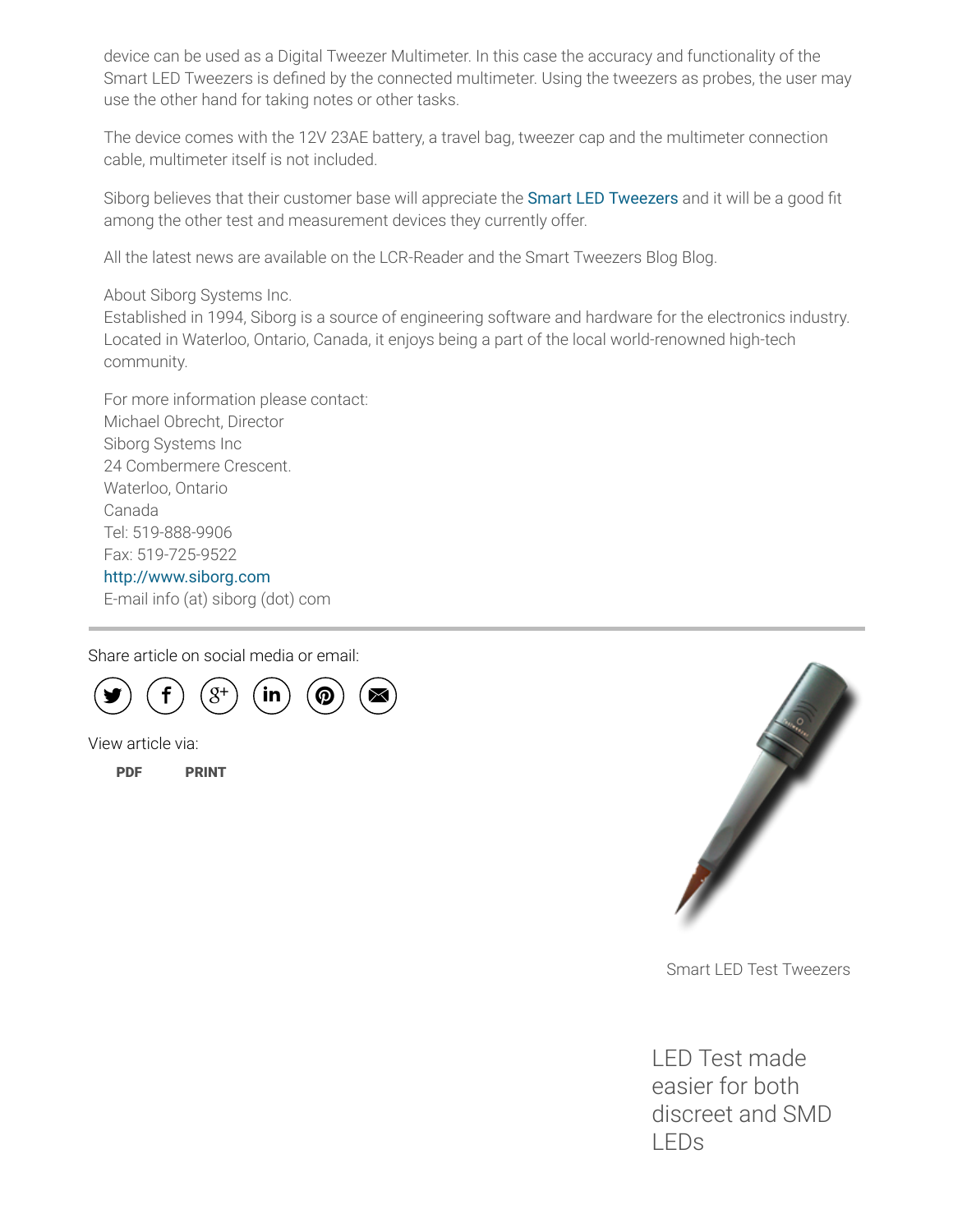#### Contact Author



VISIT [WEBSITE](http://www.prweb.net/Redirect.aspx?id=aHR0cDovL3d3dy5sY3ItcmVhZGVyLmNvbQ==)

#### Media



LED [Tweezers](http://ww1.prweb.com/prfiles/2015/10/15/13041904/tweezerdiagram.jpg) diagram Outlining the features of the LED Tweezers



**Balance** 

[Everything](http://ww1.prweb.com/prfiles/2015/10/15/13041904/everything.jpg) that comes with the LED Tweezers

Smart LED Tweezers in Action Smart LED Tweezers are equally suitable for testing [conventional](http://ww1.prweb.com/prfiles/2015/10/23/13041904/LEDhand.jpg) through-hole and Surface Mount LEDs